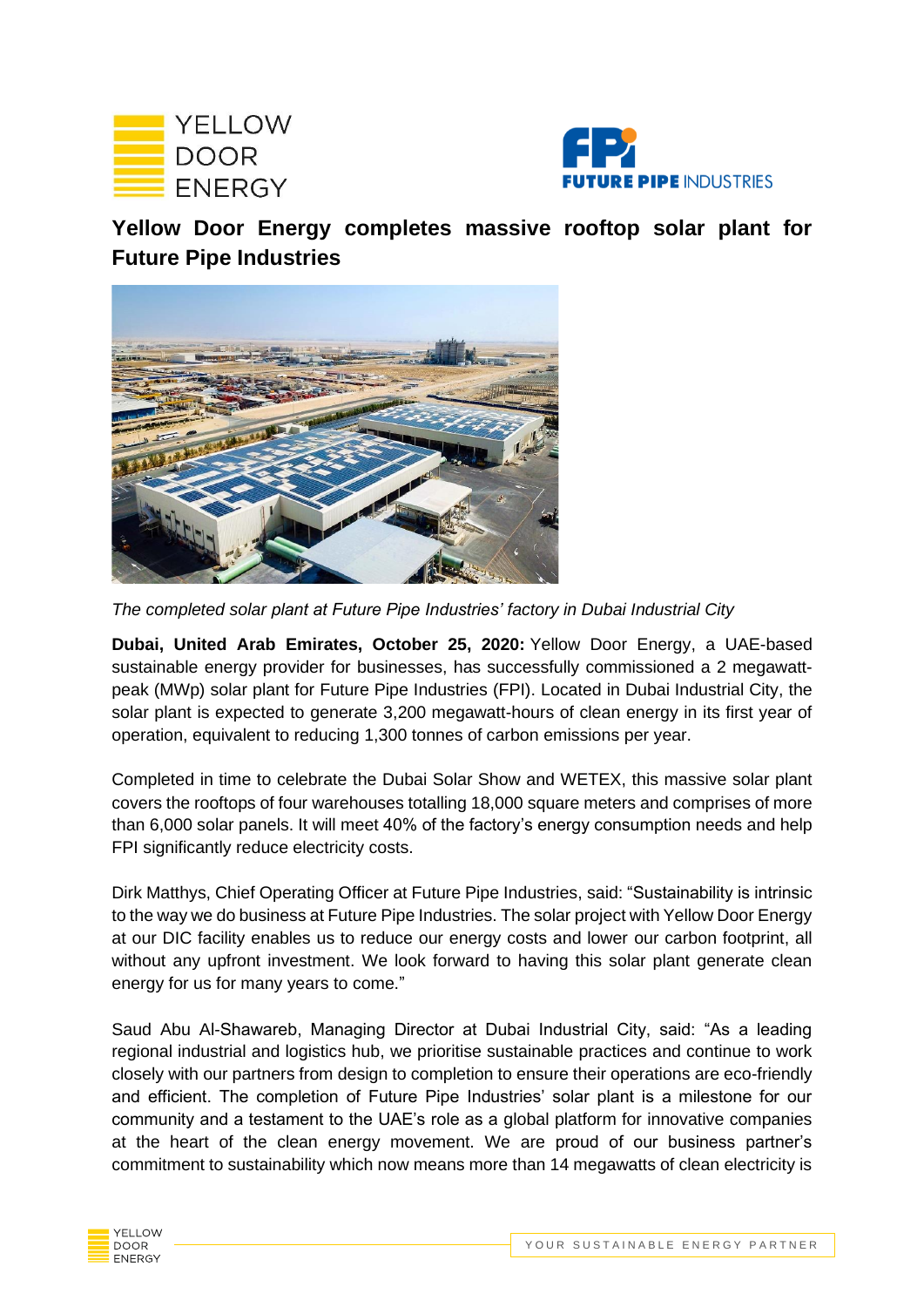generated on site at Dubai Industrial City. We hope this will encourage others to explore renewable power with Dubai's logistics and manufacturing sector poised to play a prominent role in the region's economic resilience."

Jeremy Crane, CEO and Co-Founder of Yellow Door Energy, said: "We are proud to support Future Pipe Industries' sustainability endeavor through the development of this solar plant. We hope businesses in Dubai Industrial City will soon recover from the pandemic and consider solar projects to reduce electricity costs. As a Dubai-based solar developer, Yellow Door Energy is honored to contribute to DEWA's Shams Dubai Program and the UAE Energy Strategy 2050."

As the solar developer, Yellow Door Energy is responsible for investing in, designing, building, commissioning, operating and maintaining the solar plant for the duration of the contract. Contracting with solar developers is gaining popularity among industrial building owners who want to reduce energy costs without any upfront investment or operational risk, while maintaining focus on their core business and enjoying the benefits of clean energy.

– Ends –

# **ABOUT FUTURE PIPE**

Offering complete fiberglass piping solutions, Future Pipe Industries design and manufacture fiberglass piping systems for use across the Oil & Gas, Water, Industrial and Marine & Offshore Industries. Future Pipe Industries partners with clients from project analysis and enhance the product range through customized solutions including system design and engineering services, project management, technical support, field supervision and training. [www.futurepipe.com](about:blank)

# **Contact Information**

Email: [info@futurepipe.com](about:blank)

# **ABOUT DUBAI INDUSTRIAL CITY**

Dubai Industrial City, a member of TECOM, provides intelligent infrastructure and integrated solutions for manufacturers and businesses. It is a key stakeholder in the Dubai Industrial Strategy 2030, tasked with developing priority areas including the Food and Beverage industry. The hub is home to over 280 factories and more than 750 business partners in sector-specific zones, including major local and multinational organisations such as Unilever, Patchi, Almarai Group, BASF, Asmak, Badia Farms, Al Futtaim Logistics and Al Shayea.

Offering a cost-effective and efficient business environment for the region's manufacturing sector, Dubai Industrial City today serves as an enabling ecosystem for manufacturing and logistics with its integrated offerings of industrial land, state-of-the-art warehousing, office space, retail space, showrooms, and worker accommodation.

## **Contact Information**

Oscar Rousseau Phone: +971 55 103 8741 Email: orousseau@apcoworldwide.com

Khaled Al Khatib